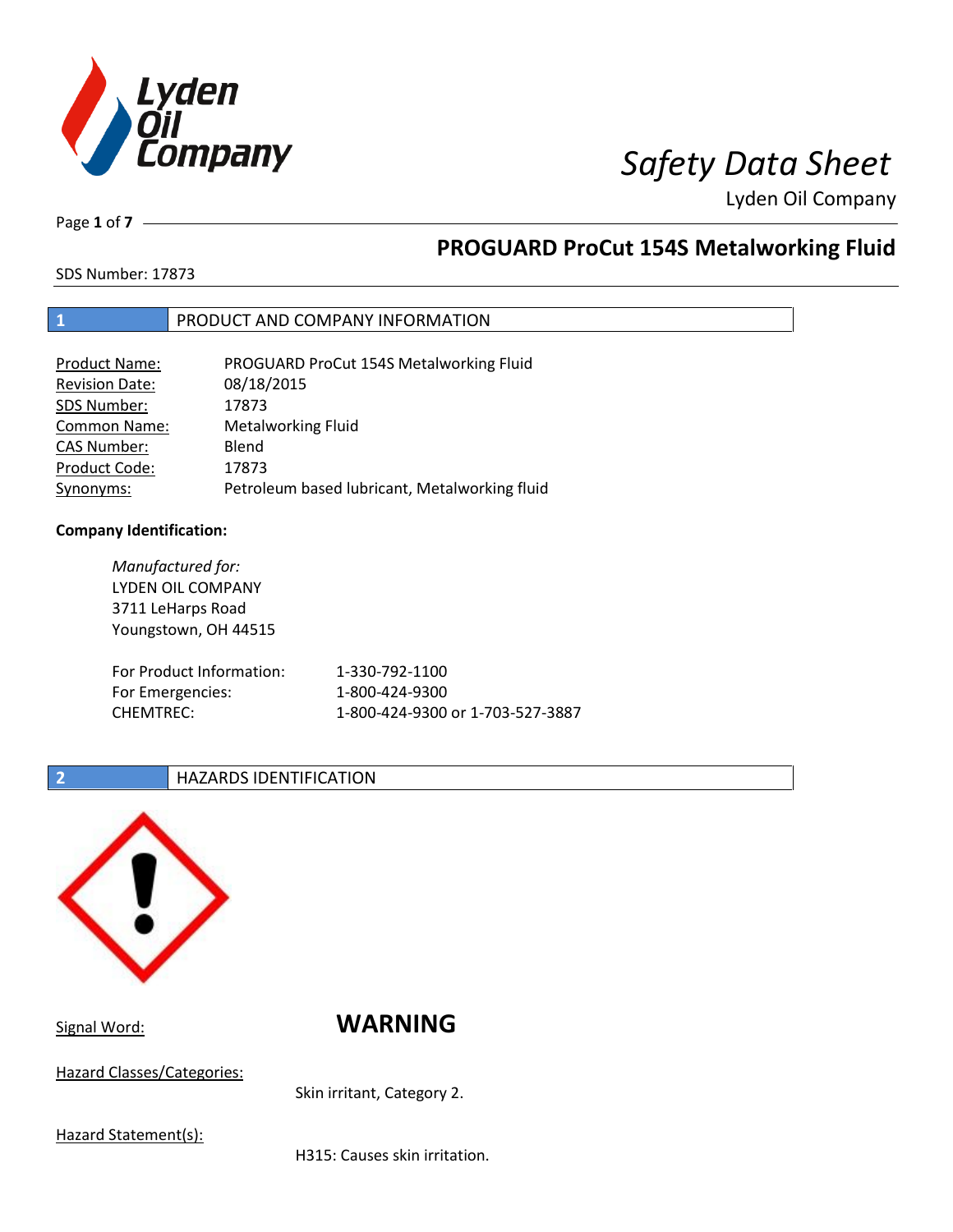

Page **2** of **7**

## **PROGUARD ProCut 154S Metalworking Fluid**

SDS Number: 17873

### Precaution Statement(s):

P101: If medical advice is needed, have product container or label at hand. P102: Keep out of reach of children. P103: Read label before use. P302+352: IF ON SKIN: Wash with plenty of soap and water.

Other Hazard Statement(s):

Repeated exposure may cause skin dryness or cracking.

Ingredients:

*Mixture of the substances listed below with nonhazardous additions.*

| <b>Chemical Name</b>                   | <b>CAS Number</b> | Percentage |
|----------------------------------------|-------------------|------------|
| Hydrotreated heavy naphthenic base oil | 64741-52-5        | >85        |
| Olefin Sulfide                         | N/A               | $1 - 5$    |
| Non-hazardous Additives                | N/A               | $5-10$     |

*\*Any concentration shown as a range is to protect confidentiality or is due to batch variation.*

| ATACIDFC<br>. I F<br><b>TIP</b><br>.<br>177 L E<br>ᆡᄓ<br>. |
|------------------------------------------------------------|
|------------------------------------------------------------|

### Description of First Aid Measures:

| Inhalation:   | If symptoms develop, move victim to fresh air. If symptoms persist,<br>obtain medical attention.                  |
|---------------|-------------------------------------------------------------------------------------------------------------------|
| Skin Contact: | Wash with soap and water. Remove contaminated clothing and wash<br>before reuse. Get medical attention if needed. |
| Eye Contact:  | Rinse opened eye for several minutes under running water. If<br>symptoms persist, consult medical attention.      |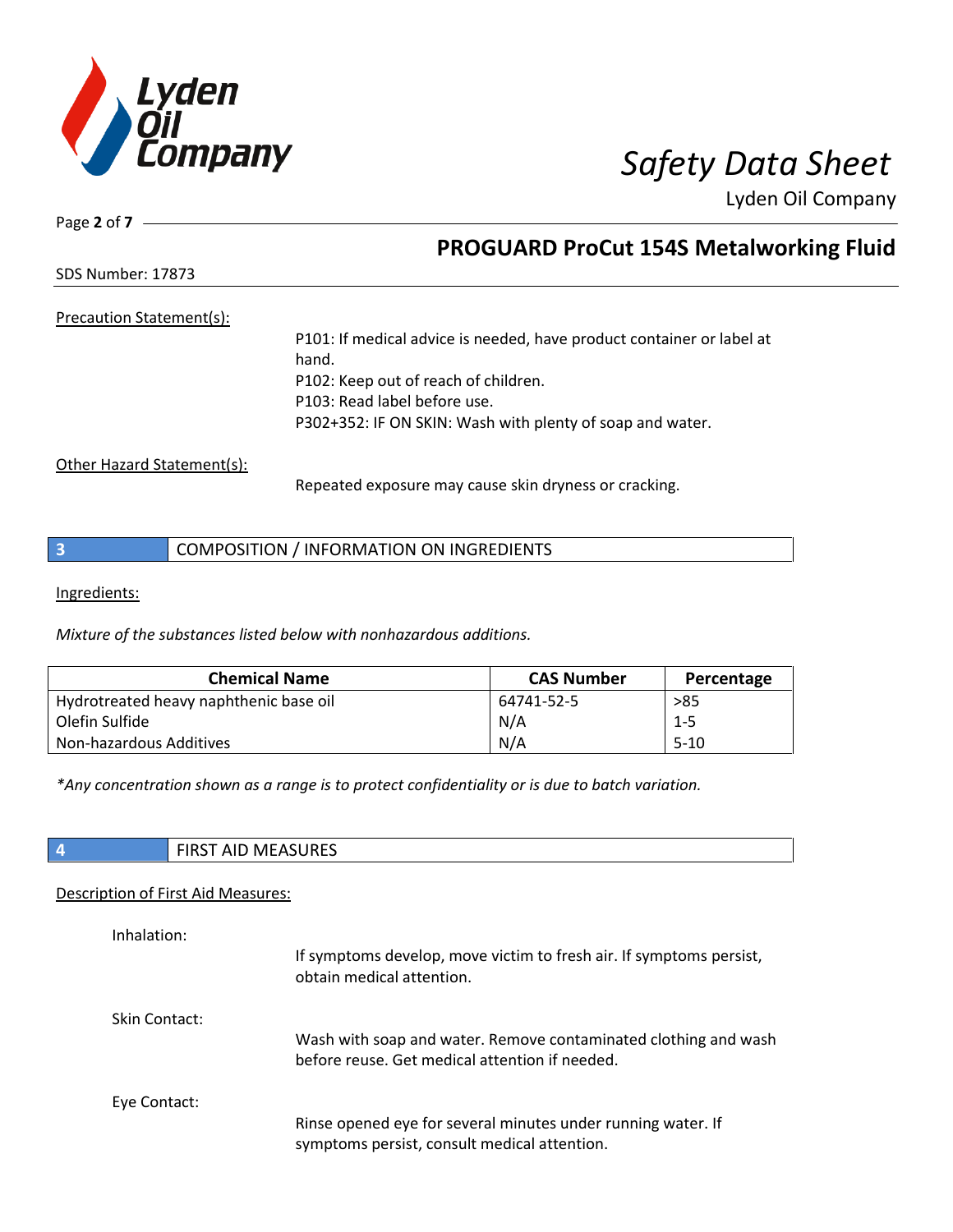

| Page 3 of 7 -                                 |                                                                                                                                                                                                   |
|-----------------------------------------------|---------------------------------------------------------------------------------------------------------------------------------------------------------------------------------------------------|
|                                               | <b>PROGUARD ProCut 154S Metalworking Fluid</b>                                                                                                                                                    |
| SDS Number: 17873                             |                                                                                                                                                                                                   |
| Ingestion:                                    | Rinse mouth with water. If symptoms develop, obtain medical<br>attention.                                                                                                                         |
| Symptoms and Effects, both acute and delayed: | No further relevent data available.                                                                                                                                                               |
| <b>Recommended Actions:</b>                   | Treat symptomatically. Call a doctor or poison<br>control center for guidance.                                                                                                                    |
| FIRE FIGHTING MEASURES<br>5                   |                                                                                                                                                                                                   |
| Recommended Fire-Extinguishing Equipment:     | Use dry powder, foam, or carbon dioxide fire<br>extinguishers. Water may be ineffective in fighting<br>an oil fire unless used by experienced fire fighters.                                      |
| Possible Hazards During a Fire:               | Hazardous combustion products may include: A<br>complex mixture of airborne solid and liquid<br>particulates and gases (smoke). Carbon monoxide.<br>Unidentified organic and inorganic compounds. |
| Recommendations to Firefighters:              | No special measures required.                                                                                                                                                                     |
| $6\phantom{1}6$                               | <b>ACCIDENTAL RELEASE MEASURES</b>                                                                                                                                                                |
| <b>Personal Precautions:</b>                  | Avoid contact with skin, eyes, and clothing.<br>Keep away from sources of ignition.                                                                                                               |
| <b>Emergency Procedures:</b>                  | Contain spilled material, collect in suitable and<br>properly labled containers.                                                                                                                  |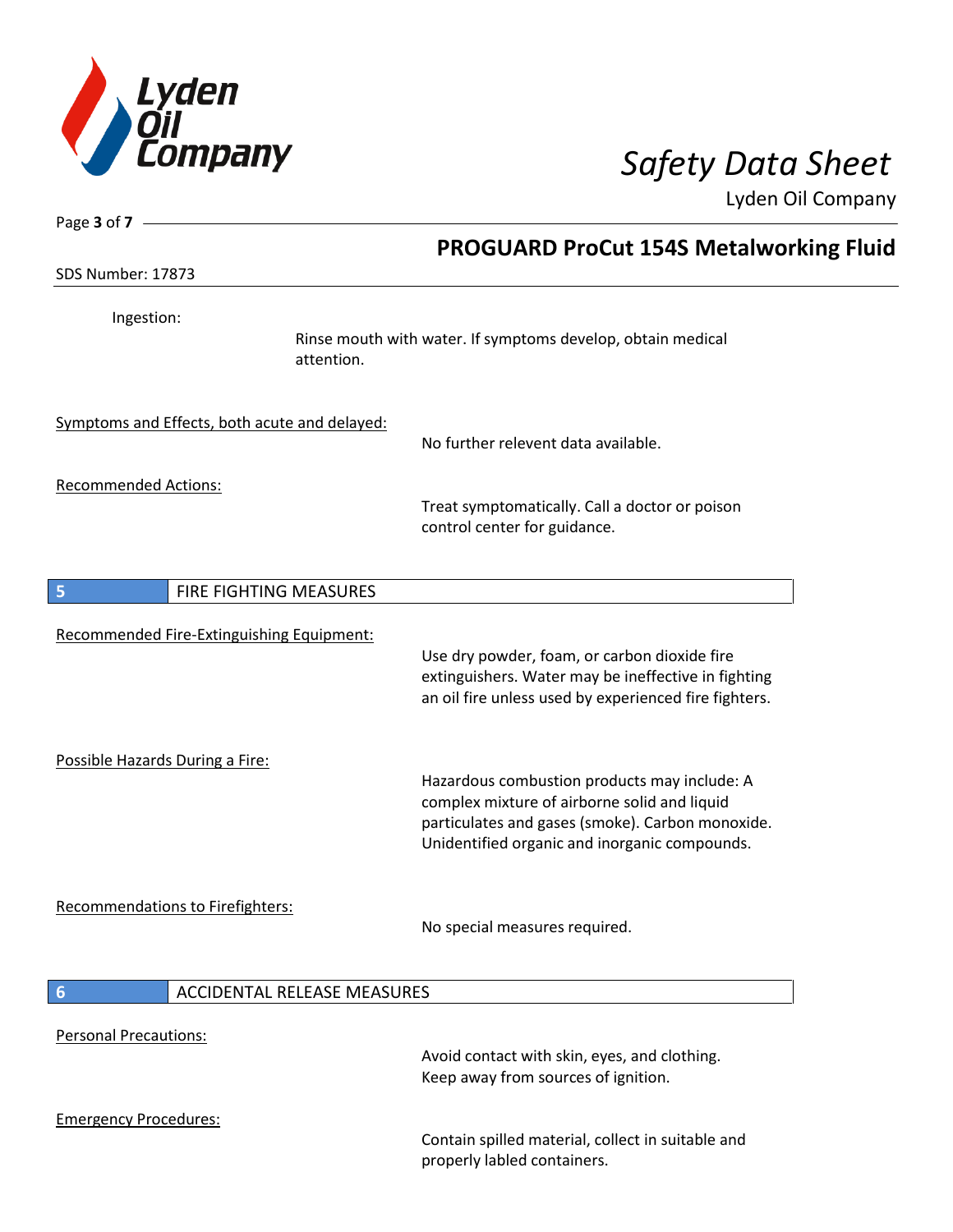

Page **4** of **7**

Lyden Oil Company

|                                                             | <b>PROGUARD ProCut 154S Metalworking Fluid</b>                                           |
|-------------------------------------------------------------|------------------------------------------------------------------------------------------|
| <b>SDS Number: 17873</b>                                    |                                                                                          |
| <b>Environmental Precautions:</b>                           |                                                                                          |
|                                                             | Do not allow to reach sewage system or any water                                         |
|                                                             | course.<br>Do not allow to enter ground waters.                                          |
| Cleanup Procedures:                                         |                                                                                          |
|                                                             | Pick up excess with inert absorbant material.                                            |
| 7<br>HANDLING AND STORAGE                                   |                                                                                          |
| <b>Handling Precautions:</b>                                |                                                                                          |
|                                                             | Handle with care and avoid spillage on the floor.                                        |
|                                                             | Do not cut, weld, drill, grind, braze, or solder<br>container.                           |
| <b>Storage Requirements:</b>                                |                                                                                          |
|                                                             | Keep container tightly sealed.<br>Keep away from sources of ignition.                    |
|                                                             |                                                                                          |
| $\boldsymbol{8}$<br>EXPOSURE CONTROLS / PERSONAL PROTECTION |                                                                                          |
| <b>Exposure Limits:</b><br>No data available.               |                                                                                          |
|                                                             |                                                                                          |
| <b>Engineering Controls:</b>                                |                                                                                          |
|                                                             | All ventilation should be designed in accordance<br>with OSHA standard (29 CFR 1910.94). |
| Personal Protective Equipment:                              |                                                                                          |
|                                                             | Wash hands before breaks and at the end of work.<br>Use safety glasses and gloves.       |
|                                                             |                                                                                          |
| PHYSICAL AND CHEMICAL PROPERTIES<br>$\overline{9}$          |                                                                                          |
|                                                             |                                                                                          |

Color: Dark amber Physical State: Liquid Odor: Sulfur Sulfur Sulfur

Odor Threshold: Data not available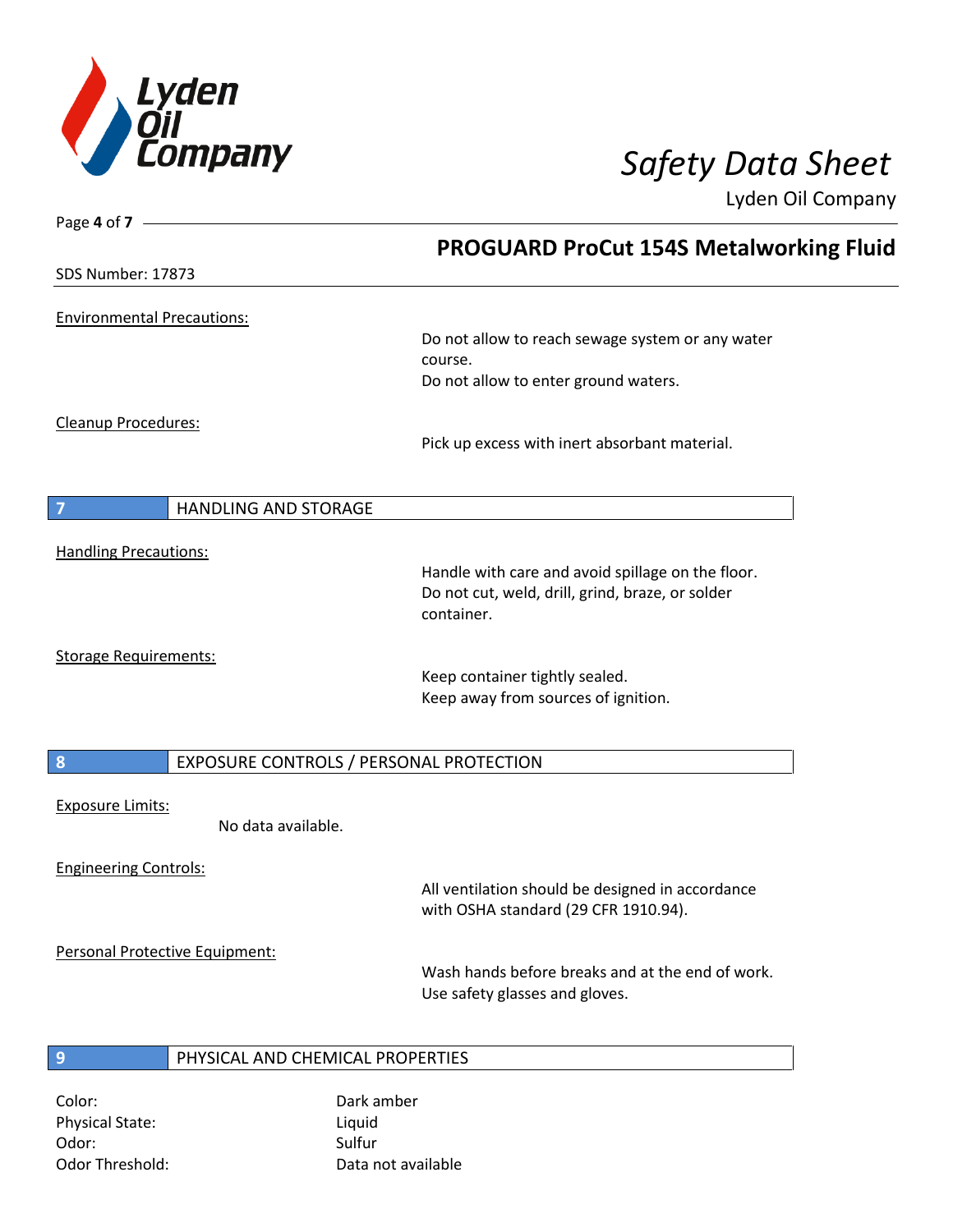

SDS Number: 17873

Page **5** of **7**

## **PROGUARD ProCut 154S Metalworking Fluid**

| pH:                               | Data not available              |
|-----------------------------------|---------------------------------|
| <b>Melting Point:</b>             | Data not available              |
| <b>Boiling Point:</b>             | Data not available              |
| <b>Boiling Range:</b>             | Data not available              |
| Flash Point:                      | 162.8° C / 325° F (COC Method)  |
| <b>Evaporation Rate:</b>          | Data not available              |
| Flammability:                     | Data not available              |
| Flammability Limits:              | Data not available              |
| Vapor Pressure:                   | Data not available              |
| Vapor Density:                    | Data not available              |
| <b>Relative Density:</b>          | 7.76 pounds per gallon at 60° F |
| Solubilities:                     | Insoluble in water              |
| <b>Partition Coefficient:</b>     | Data not available              |
| <b>Auto-Ignition Temperature:</b> | Data not available              |
| Decomposition Temperature:        | Data not available              |
| Viscosity:                        | Data not available              |
|                                   |                                 |

## **10** STABILITY AND REACTIVITY Stability: Stable under normal conditions. Reactivity: Not reactive under normal conditions. Conditions to Avoid: Extreme temperature, sparks, open flame, and direct sunlight. Hazardous Reactions: No known hazardous reactions. Incompatible Materials: No further relevant information available. Decomposition Products: Hazardous decomposition products are not expected to form.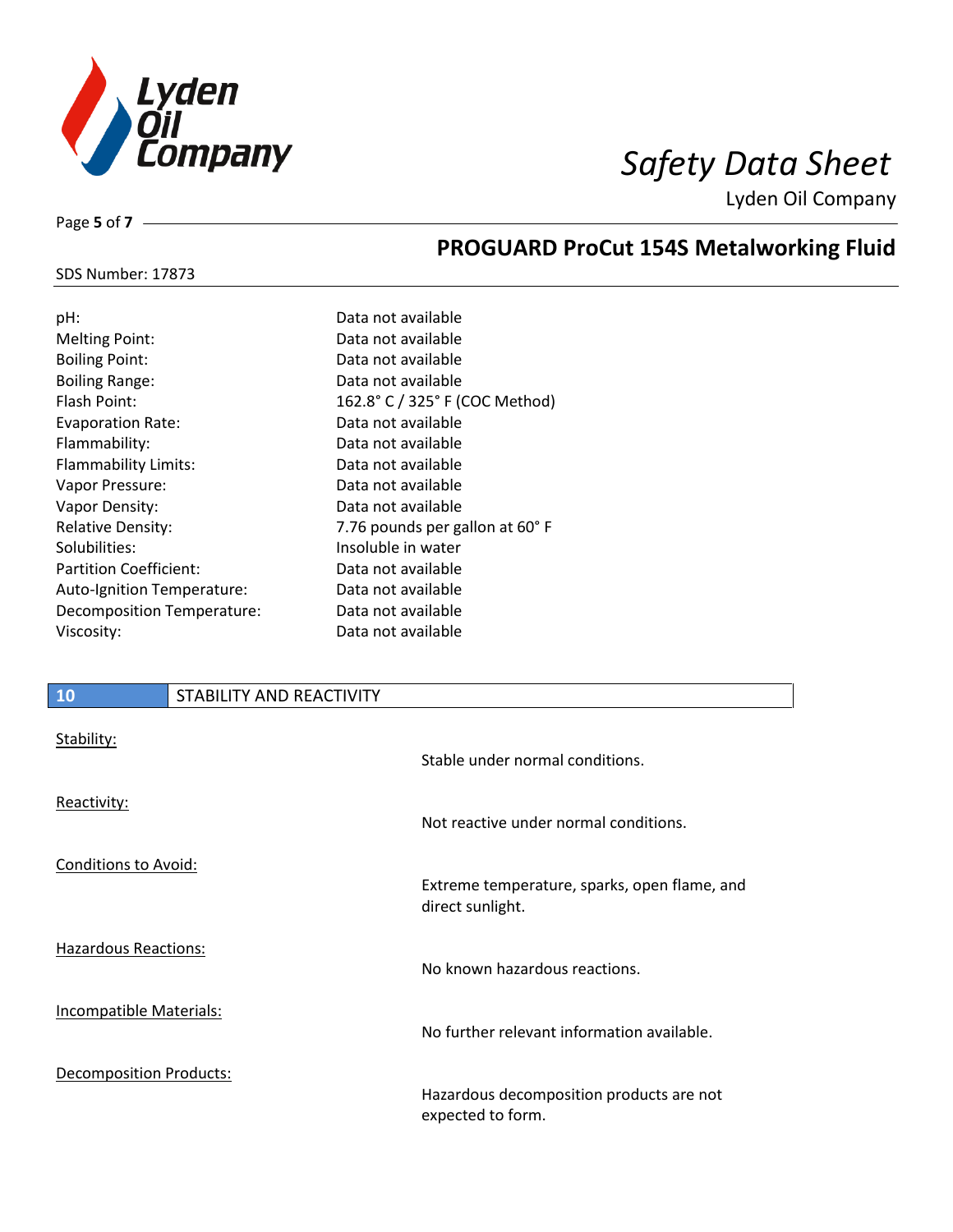

**PROGUARD ProCut 154S Metalworking Fluid**

Lyden Oil Company

SDS Number: 17873

Page **6** of **7**

# **11** TOXICOLOGICAL INFORMATION Routes of Exposure: Skin and eye contact are the primary routes of exposure although exposure may occur following accidental ingestion. Exposure Effects: Repeated skin contact may cause dermatitis or an oil acne. Measures of Toxicity: No test data available. Carcinogenic/Mutagenic Precautions: Non-carcinogenic and not expected to be mutagentic. **12** ECOLOGICAL INFORMATION Ecological Precautions: Avoid exposing to the environment. Ecological Effects: No specific environmental or aquatic data available. **13** DISPOSAL CONSIDERATIONS Disposal Methods: Dispose of waste material in accordance with all local, state, and federal requirements. Disposal Containers: Use properly approved container for disposal. Special Precautions: Do not flush to surface waters or drains.